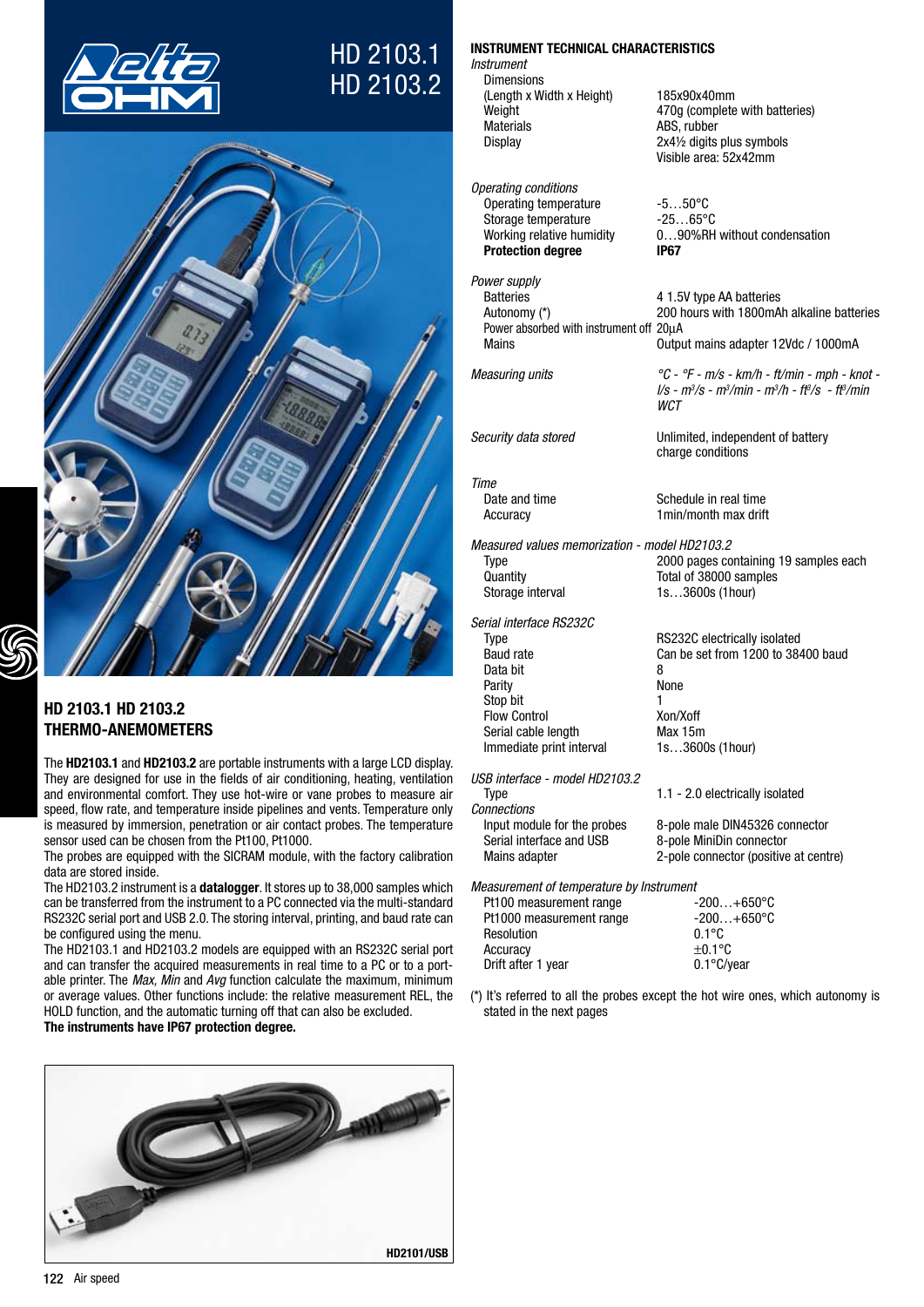## PROBES AND MODULES TECHNICAL DATA EQUIPPED WITH INSTRUMENT Wind speed measurement probes

| Hot-wire probes: AP471 S1 - AP471 S2 - AP471 S3 - AP471 S4 - AP471 S5 |  |  |  |
|-----------------------------------------------------------------------|--|--|--|
|-----------------------------------------------------------------------|--|--|--|

|                                               | AP471 S1 - AP471 S3                                                                                        | <b>AP471 S2</b> | <b>AP471 S4</b><br><b>AP471 S5</b> |  |
|-----------------------------------------------|------------------------------------------------------------------------------------------------------------|-----------------|------------------------------------|--|
| Type of measure                               | Air speed, calculated flow rate, air temperature                                                           |                 |                                    |  |
| Type of sensor                                |                                                                                                            |                 |                                    |  |
| Speed                                         | NTC thermistor<br><b>Omnidirectional NTC thermistor</b>                                                    |                 |                                    |  |
| Temperature                                   | NTC thermistor                                                                                             |                 | NTC thermistor                     |  |
| Measurement range                             |                                                                                                            |                 |                                    |  |
| Speed                                         | 0.140m/s                                                                                                   |                 | $0, 1$ 5m/s                        |  |
| Temperature                                   | $-25+80°C$                                                                                                 | $-25+80°C$      | $080^{\circ}$ C                    |  |
| <b>Measurement resolution:</b>                |                                                                                                            |                 |                                    |  |
| Speed                                         | $0.01$ m/s<br>$0.1$ km/h<br>1 ft/min<br>$0.1$ mph<br>$0.1$ knot                                            |                 |                                    |  |
| Temperature                                   |                                                                                                            | $0.1^{\circ}C$  |                                    |  |
| Measurement accuracy:                         |                                                                                                            |                 |                                    |  |
| Speed                                         | $\pm 0.1$ m/s (00.99 m/s)                                                                                  |                 | $\pm 0.05$ m/s (00.99 m/s)         |  |
|                                               | $\pm 0.3$ m/s (1.009.99 m/s)                                                                               |                 | $\pm 0.15$ m/s (1.005.00 m/s)      |  |
|                                               | $\pm 0.8$ m/s (10.0040.0 m/s)                                                                              |                 |                                    |  |
| Temperature                                   | $\pm 0.8$ °C (-10+80°C)<br>$\pm 0.8$ °C (-10+80°C)                                                         |                 |                                    |  |
| Minimum speed                                 | $0.1$ m/s                                                                                                  |                 |                                    |  |
| Air temperature<br>compensation               | $080^{\circ}$ C                                                                                            |                 |                                    |  |
| Sensor working conditions                     | Clean air, RH<80%                                                                                          |                 |                                    |  |
| <b>Battery life</b>                           | Approx. 20 hours @ 20 m/s with Approx. 30 hours @ 5 m/s with alka-<br>alkaline batteries<br>line batteries |                 |                                    |  |
| Unit of Measurement                           |                                                                                                            |                 |                                    |  |
| Speed                                         | $m/s - km/h - ft/min - mph - knot$                                                                         |                 |                                    |  |
| Flow rate                                     | $1/s - m^3/s - m^3/m$ in - m $3/h - ft^3/s - ft^3/m$ in                                                    |                 |                                    |  |
| Pipeline section for flow<br>rate calculation | $0.00011.9999$ m <sup>2</sup>                                                                              |                 |                                    |  |
| Cable length                                  | $\sim$ 2m                                                                                                  |                 |                                    |  |

| Vane probes: AP472 S1 - AP472 S2 - AP472 S4   |                                                                 |                                       |                                             |                                                                 |                                        |                                                                 |
|-----------------------------------------------|-----------------------------------------------------------------|---------------------------------------|---------------------------------------------|-----------------------------------------------------------------|----------------------------------------|-----------------------------------------------------------------|
|                                               |                                                                 |                                       | AP472 S4                                    |                                                                 |                                        |                                                                 |
|                                               | AP472 S1                                                        | <b>AP472 S2</b>                       | L                                           | LT                                                              | H                                      | HT                                                              |
| Type of measure                               | Air speed,<br>calculated flow<br>rate.<br>air temperature       | Air speed,<br>calculated<br>flow rate | Air speed,<br>calculated<br>flow rate.      | Air speed,<br>calculated<br>flow rate.<br>air tempera-<br>ture. | Air speed,<br>calculated<br>flow rate. | Air speed,<br>calculated<br>flow rate.<br>air tempera-<br>ture. |
| Diameter                                      | 100mm                                                           | 60mm                                  |                                             |                                                                 | 16mm                                   |                                                                 |
| Type of<br>measurement                        |                                                                 |                                       |                                             |                                                                 |                                        |                                                                 |
| Speed                                         | Vane                                                            | Vane                                  |                                             |                                                                 | Vane                                   |                                                                 |
| Temperature                                   | K thermocouple                                                  |                                       |                                             | K thermo<br>couple                                              | ----                                   | K thermo<br>couple                                              |
| Measurement range                             |                                                                 |                                       |                                             |                                                                 |                                        |                                                                 |
| Speed (m/s)                                   | 0.625                                                           | 0.520                                 |                                             | 0.820                                                           |                                        | 1040                                                            |
| Temperature (°C)                              | $-25+80$ (*)                                                    |                                       | $-25+80$ (*)                                |                                                                 |                                        |                                                                 |
| Resolution                                    |                                                                 |                                       |                                             |                                                                 |                                        |                                                                 |
| Speed                                         | $0.01$ m/s<br>$0.1$ km/h<br>1 ft/min<br>$0.1$ mph<br>$0.1$ knot |                                       |                                             |                                                                 |                                        |                                                                 |
| Temperature                                   | $0.1^{\circ}$ C                                                 | $- - -$                               | $- - - -$                                   | $0.1^{\circ}$ C                                                 | ----                                   | $0.1^{\circ}$ C                                                 |
| Accuracy                                      |                                                                 |                                       |                                             |                                                                 |                                        |                                                                 |
| Speed                                         | $\pm$ (0.3 m/s<br>$+1.5\%$ f.s.)                                | $\pm$ (0.3m/s<br>$+1.5%$ f.s.)        | $\pm (0.4 \text{ m/s} + 1.5\% \text{f.s.})$ |                                                                 |                                        |                                                                 |
| Temperature                                   | $±0.8$ °C                                                       |                                       | ----                                        | $±0.8^{\circ}$ C                                                |                                        | $±0.8^{\circ}$ C                                                |
| Minimum speed                                 | $0.6m$ /s                                                       | $0.5m$ /s                             | 0.8 <sub>m/s</sub>                          |                                                                 | $10m$ /s                               |                                                                 |
| Unit of<br>Measurement                        |                                                                 |                                       |                                             |                                                                 |                                        |                                                                 |
| Speed                                         | $m/s - km/h - ft/min - mph - knot$                              |                                       |                                             |                                                                 |                                        |                                                                 |
| Flow rate                                     | $1/s - m^3/s - m^3/min - m^3/h - ft^3/s - ft^3/min$             |                                       |                                             |                                                                 |                                        |                                                                 |
| Pipeline section for<br>flow rate calculation | $0.00011.9999$ m <sup>2</sup>                                   |                                       |                                             |                                                                 |                                        |                                                                 |
| Cable length                                  | ~2m                                                             |                                       |                                             |                                                                 |                                        |                                                                 |

(\*) The indicated value refers to the vane's working range.

## Temperature probes Pt100 sensor using SICRAM module

| <b>Model</b>            | <b>Type</b>               | <b>Application</b><br>range       | Accuracy                                                                          |
|-------------------------|---------------------------|-----------------------------------|-----------------------------------------------------------------------------------|
| <b>TP4721</b>           | Immersion                 | $-196^{\circ}$ C $+500^{\circ}$ C | ±0.25°C (-196°C+350°C)<br>$\pm 0.4$ °C (+350°C+500°C)                             |
| TP472I.0                | Immersion                 | $-50^{\circ}$ C $+400^{\circ}$ C  | $\pm 0.25^{\circ}$ C (-50°C+350°C)<br>±0.4°C (+350°C+400°C)                       |
| <b>TP473P</b>           | Penetration               | $-50^{\circ}$ C $+400^{\circ}$ C  | $\pm 0.25^{\circ}$ C (-50°C+350°C)<br>$\pm 0.4$ °C (+350°C+400°C)                 |
| TP473P.0                | Penetration               | $-50^{\circ}$ C $+400^{\circ}$ C  | $\pm 0.25^{\circ}$ C (-50 $^{\circ}$ C+350 $^{\circ}$ C)<br>±0.4°C (+350°C+400°C) |
| TP474C                  | Contact                   | $-50^{\circ}$ C $+400^{\circ}$ C  | $\pm 0.3$ °C (-50°C+350°C)<br>$\pm 0.4$ °C (+350°C+400°C)                         |
| TP474C.0                | Contact                   | $-50^{\circ}$ C $+400^{\circ}$ C  | $\pm 0.3$ °C (-50°C+350°C)<br>$\pm 0.4$ °C (+350°C+400°C)                         |
| TP475A.0                | Air                       | $-50^{\circ}$ C $+250^{\circ}$ C  | $\pm 0.3$ °C (-50°C+250°C)                                                        |
| TP472I.5                | Immersion                 | $-50^{\circ}$ C $+400^{\circ}$ C  | $\pm 0.3$ °C (-50°C+350°C)<br>$\pm 0.4$ °C (+350°C+400°Ć)                         |
| TP472L10                | Immersion                 | $-50^{\circ}$ C $+400^{\circ}$ C  | $\pm 0.30^{\circ}$ C (-50°C+350°C)<br>$\pm 0.4$ °C (+350°C+400°C)                 |
| <b>TP49A</b>            | Immersion                 | $-70^{\circ}$ C $+400^{\circ}$ C  | $\pm 0.25^{\circ}$ C (-50°C+350°C)<br>±0.4°C (+350°C+400°C)                       |
| TP49AC                  | Contact                   | $-70^{\circ}$ C $+400^{\circ}$ C  | $\pm 0.25^{\circ}$ C (-50°C+350°C)<br>$\pm 0.4$ °C (+350°C+400°C)                 |
| TP49AP                  | Penetration               | $-70^{\circ}$ C $+400^{\circ}$ C  | $\pm 0.25^{\circ}$ C (-50°C+350°C)<br>$\pm 0.4$ °C (+350°C+400°C)                 |
| <b>TP875</b>            | Globe thermometer Ø 150mm | $-30^{\circ}$ C $+120^{\circ}$ C  | $\pm 0.25$ °C                                                                     |
| <b>TP876</b>            | Globe thermometer Ø 50mm  | $-30^{\circ}$ C $+120^{\circ}$ C  | $\pm 0.25$ °C                                                                     |
| <b>TP87</b>             | Immersion                 | $-50^{\circ}$ C $+200^{\circ}$ C  | $\pm 0.25$ °C                                                                     |
| <b>TP878</b><br>TP878.1 | For solar panels          | $+5^{\circ}$ C $+80^{\circ}$ C    | $\pm 0.25$ °C                                                                     |
| <b>TP879</b>            | For compost               | $-20^{\circ}$ C $+120^{\circ}$ C  | $\pm 0.25$ °C                                                                     |

## *Common characteristics* Temperature drift @ 20°C 0.003%/°C

# 4 wire Pt100 and 2 wire Pt1000 Probes

| Model     | Tvpe           | <b>Application range</b> | Accuracy |
|-----------|----------------|--------------------------|----------|
| TP47.100  | Pt100 4 wires  | -50…+400°C               | Class A  |
| TP47.1000 | Pt1000 2 wires | -50…+400°C               | Class A  |

*Common characteristics*

| Temperature drift @ 20°C |               |
|--------------------------|---------------|
| Pt100                    | $0.003\%$ /°C |
| Pt1000                   | $0.005\%$ /°C |